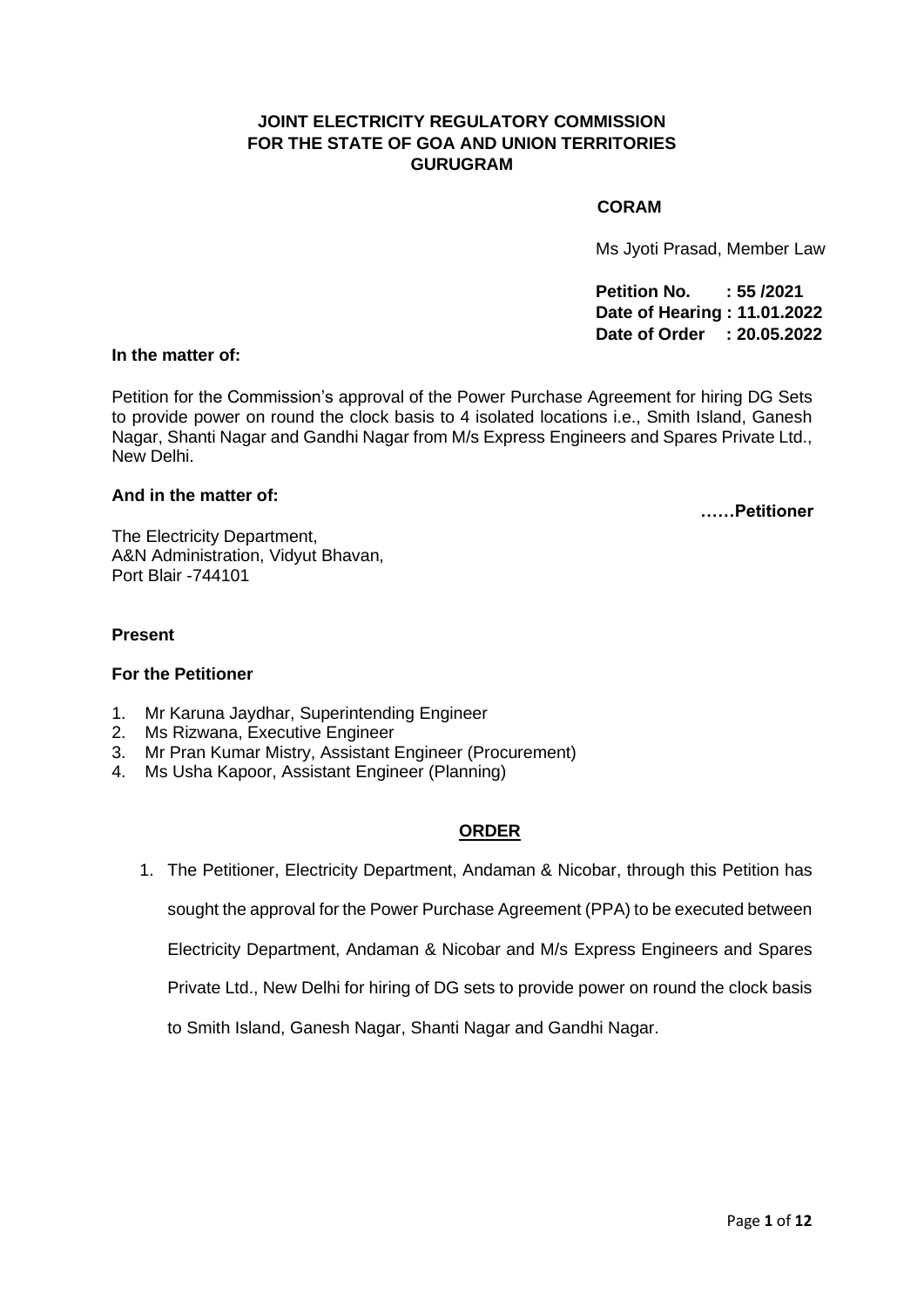- 2. The Commission has heard the Petitioner in detail. The Petitioner's submissions in brief are as under:
	- i. That the four un-electrified villages viz. Gandhi Nagar, Ganesh Nagar, Shanti Nagar & Smith Island are located in dense reserved forest inside the creeks. The approach to these villages are only possible through creeks by means of mechanized Dinghies. Therefore, transportation of men & materials viz. Lub oil, SD, spares and other materials are laborious and challenging.
	- ii. That Smith Island, Ganesh Nagar, Shanti Nagar & Gandhi Nagar have a total population approximately 427, 196, 104 & 356 respectively.
	- iii. That the concerned Division of Electricity Department, Andaman & Nicobar Admn. has suggested to provide power through hired DG sets as hiring DG sets are the only source to deliver round the clock power to these villages.

| SL.<br>No. | <b>Name</b>                | No.<br><b>Consumers</b> | <b>Connected</b><br>Load (KW) |
|------------|----------------------------|-------------------------|-------------------------------|
|            | Gandhi Nagar               | 107                     | 30                            |
|            | <b>Ganesh Nagar</b>        | 72                      | 38                            |
| ົ          | Shanti Nagar               | 56                      | 54                            |
|            | Sagar Dweep (Smith Island) | 103                     | 46                            |

iv. That village wise number of consumers-vis-a-vis connected load is as under:

- v. That the proposal of the Petitioner was approved by the Andaman & Nicobar Admn. vide Letter No. 3-14(74)/2012-Power(PF) dated 06.08.2020.
- vi. That a tender notice for *Purchase of Power through containerized DG Sets to deliver power continuously to the existing LT network / feeder of Electricity Department on Islanding mode at Gandhi Nagar, Shanti Nagar, Ganesh Nagar*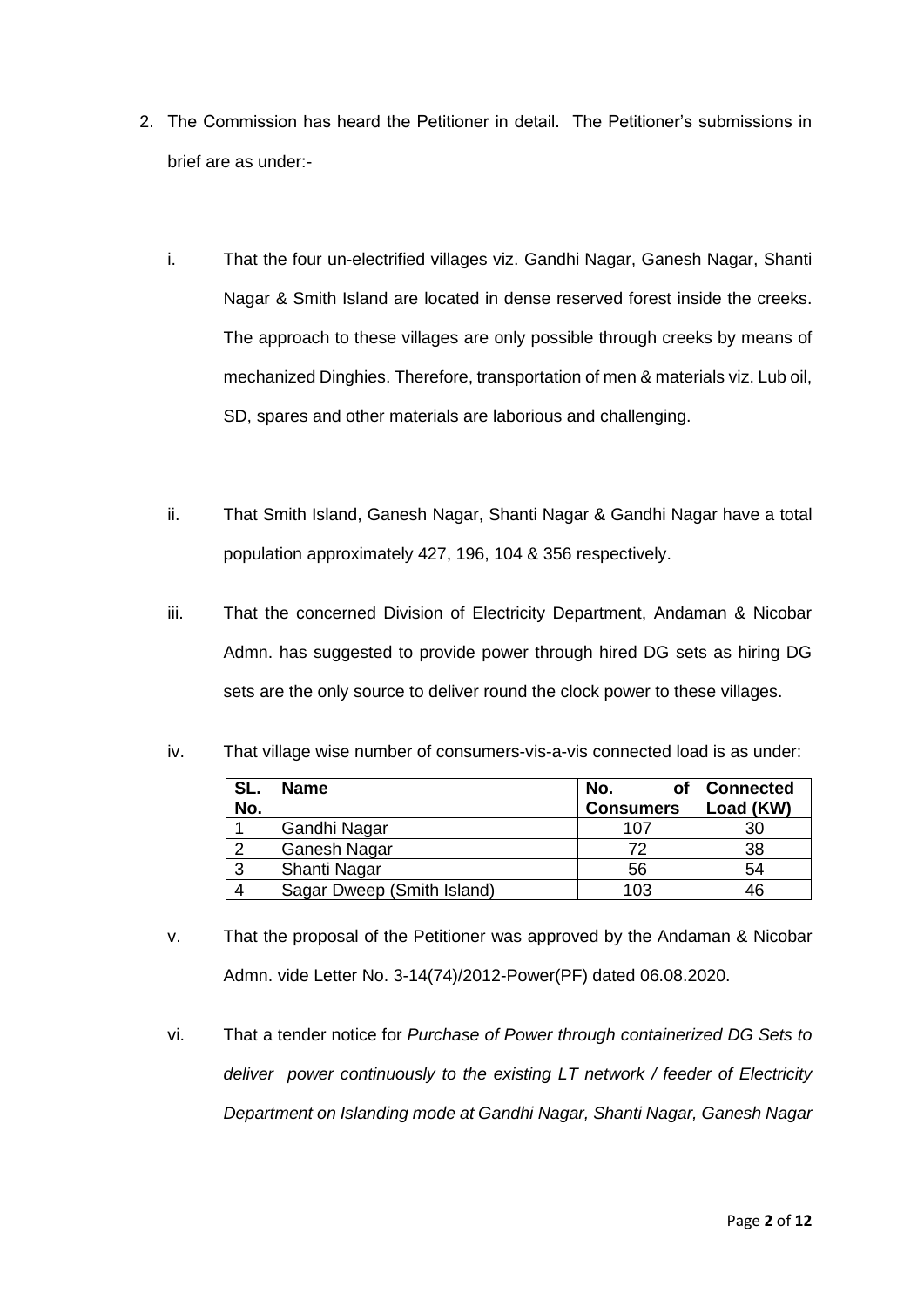*& Smith Island, Diglipur, North Andaman'* was issued vide Tender No. EL/PR/124A/NA/T/2020 dated 10.09.2020 with date of Opening on 05.10.2020.

- vii. That in response to the above tender notice, the following two (2) firms submitted their offer and the technical bids were opened on the due date i.e., 05.10.2020: -
- a) M/s Express Engineers and Spares Private Limited.
- b) M/s Mona Generator Services (P) Ltd., New Delhi
- viii. That the price bid of the technically qualified firms were opened and analysed by the Technical Evaluation Committee and comparative statement was prepared. M/S Express Engineers and Spares Private Limited, New Delhi emerged as the lowest bidder. Details of L1 bidder are submitted as under:

| S.L.<br>No. | <b>Island Name</b>         | Rate per hour<br>without GST<br>(Rs.) |
|-------------|----------------------------|---------------------------------------|
|             | Gandhi Nagar               | 75.00                                 |
| っ           | <b>Ganesh Nagar</b>        | 73.00                                 |
| 3           | Shanti Nagar               | 74.00                                 |
|             | Sagar Dweep (Smith Island) | 72.00                                 |

**Note:** Cost per hour running charge of DG set to deliver power to the LT Grid of Electricity Department on round the clock basis at following four villages of North Andaman including all operation & maintenance charges etc (excluding HSD oil).

ix. That the A&N Administration vide letter No. 3-14(74)/2012-Power (PF) dated 08.02.2021 conveyed the approval of the competent authority for acceptance of L1 rate offered by M/s Express Engineers and Spares Private Limited (L 1 bidder).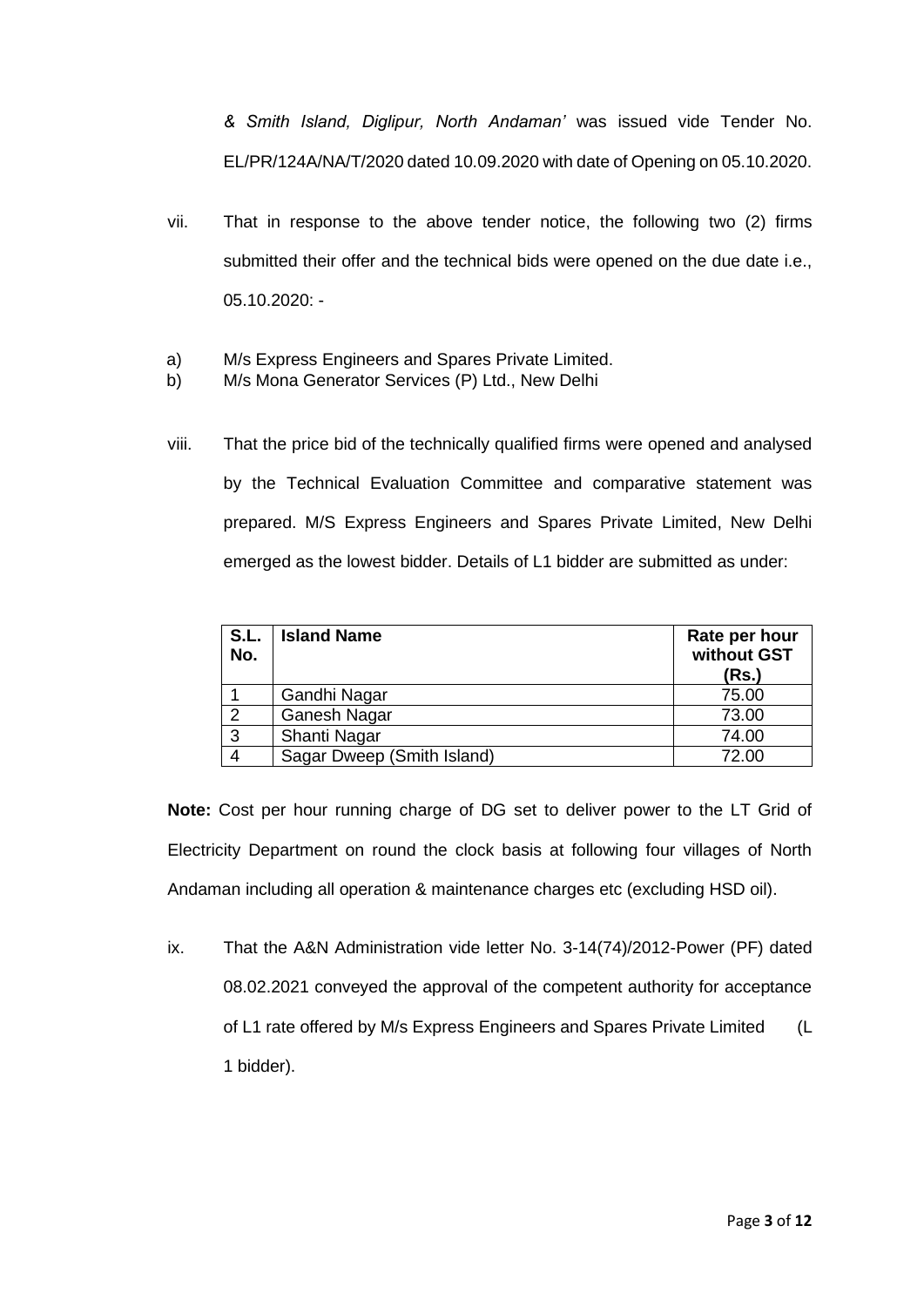- x. That the Petitioner received administrative approval and expenditure sanctioned during Feb., 2021, but due to Covid 19 pandemic could not file the Petition in time.
- xi. That Power Purchase Agreement was duly executed between the Petitioner and the L-1 bidder M/s Express Engineers and Spares Private Ltd. on 27.04.2021. The contractor has established small capacity DG sets at all four islands immediately and COD was achieved w.e.f. 28.04.2021.
- xii. That the location / island wise present number of consumers vis-à-vis connected load and demand is tabulated as under:
	- a)

| SL.<br>No.     | Location                          | <b>Consumers</b><br>(Nos) | <b>Connected</b><br>Load (KW) | Peak<br><b>Demand</b><br>(KW) | Average<br><b>Demand</b><br>(KW) |
|----------------|-----------------------------------|---------------------------|-------------------------------|-------------------------------|----------------------------------|
|                | Gandhi Nagar                      | 63                        | 30                            | 12                            | 20                               |
| $\overline{2}$ | Ganesh Nagar                      | 74                        | 38                            | 17                            | 9                                |
| 3              | Shanti Nagar                      | 115                       | 54                            | 10                            | 18                               |
|                | Sagar<br>Dweep<br>(Smith Island), | 89                        | 46                            | 18                            | 14                               |

b) The Total units generated per month by these DG Sets.

| <b>Month</b> | <b>Gandhi Nagar</b> |       | <b>Ganesh Nagar</b> |       | <b>Shanti Nagar</b> |       | <b>Smith Island</b> |       |
|--------------|---------------------|-------|---------------------|-------|---------------------|-------|---------------------|-------|
|              | DG-1                | DG-II | DG-1                | DG-II | DG-1                | DG-II | $DG-1$              | DG-II |
| April        |                     | 630   | 544                 | Nil   | 157                 | 193   |                     | 429   |
| May          | 60                  | 8524  | 1984                | 4240  | 542                 | 3844  | 93                  | 5426  |
| June         | 2332                | 6080  | 2536                | 3388  | 1562                | 2684  | 262                 | 4562  |
| July         | 2740                | 6702  | 3464                | 3278  | 1665                | 2226  | 2422                | 3462  |
| August       | 3084                | 6844  | 4242                | 2304  | 1948                | 2050  | 2106                | 3784  |

- xiii. That the cost of generation at Gandhi Nagar, Ganesh Nagar, Shanti Nagar and Smith Island are as under:
	- a) Cost of generation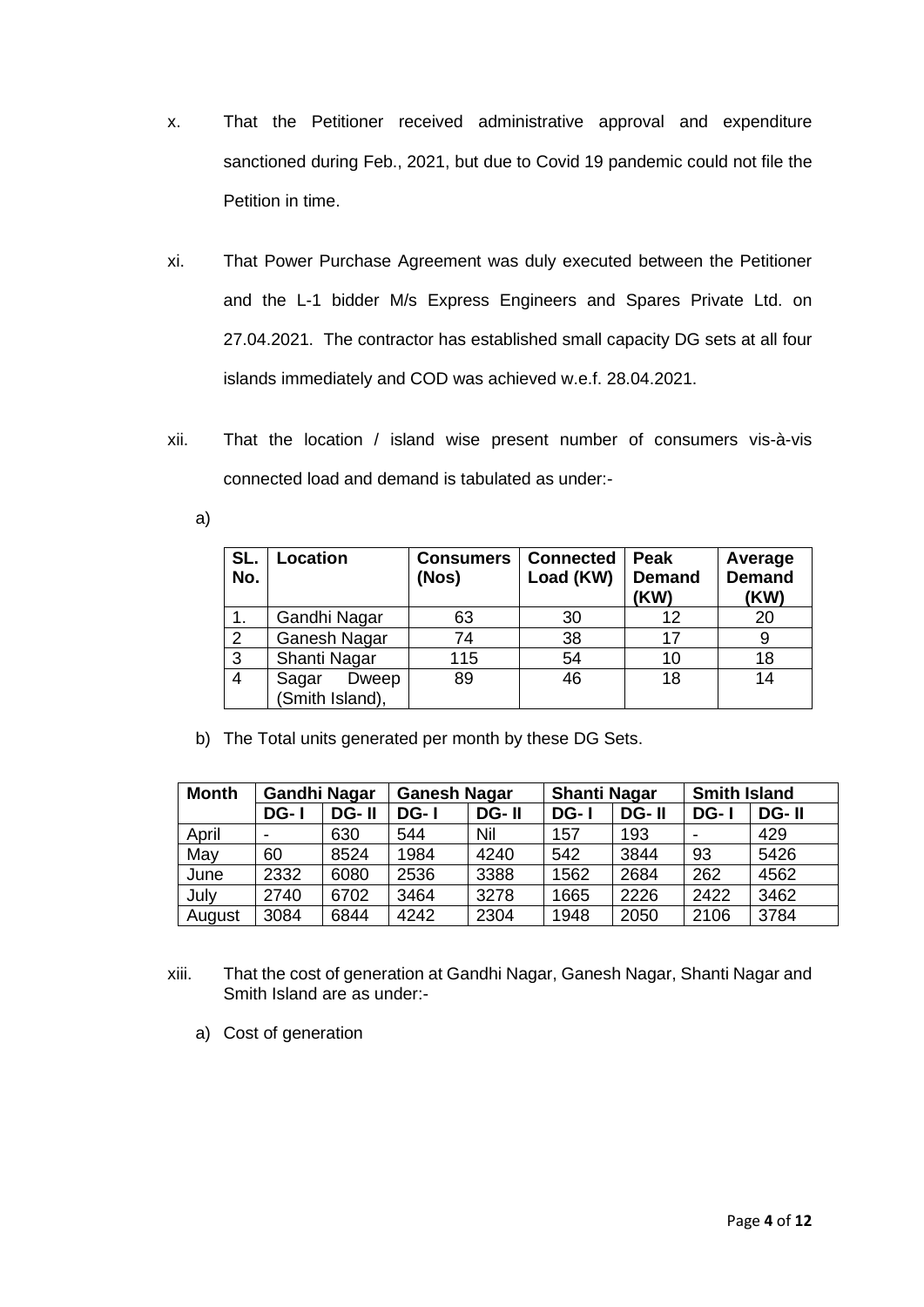| <b>Gandhi Nagar</b> |                                    |                              |                                              |                                                            |                                |                                          |
|---------------------|------------------------------------|------------------------------|----------------------------------------------|------------------------------------------------------------|--------------------------------|------------------------------------------|
| <b>Month</b>        | <b>Unit</b><br>Generation<br>(KWH) | <b>Unit</b><br>Sold<br>(KWH) | <b>HSD</b><br><b>Consumption</b><br>(Litres) | Per<br>hour<br>running<br>charges<br>(inclusive<br>of GST) | <b>HSD</b><br>Cost<br>(Rs/Ltr) | <b>Total</b><br><b>HSD</b><br>Cost (Rs.) |
| Apr-21              | 7428                               | 7285                         | 4050                                         | 88.50                                                      | 78.04                          | 316057                                   |
| $May-21$            | 8584                               | 8409                         | 4462                                         | 88.50                                                      | 78.04                          | 348209                                   |
| $Jun-21$            | 8412                               | 8355                         | 4112                                         | 88.50                                                      | 83.68                          | 344111                                   |
| <b>Jul-21</b>       | 9442                               | 9256                         | 4870                                         | 88.50                                                      | 87.29                          | 425079                                   |
| Aug-21              | 9928                               | 9808                         | 4960                                         | 88.50                                                      | 86.80                          | 430526                                   |
| Sep-21              | 9512                               | 9477                         | 4764                                         | 88.50                                                      | 85.00                          | 404953                                   |
| Oct-21              | 8984                               | 8766                         | 4908                                         | 88.50                                                      | 86.49                          | 424483                                   |
| Total               | 62290                              | 61356                        | 32126                                        |                                                            |                                |                                          |

| <b>Ganesh Nagar</b> |                                    |                                     |                                              |                                                            |                                 |                                          |
|---------------------|------------------------------------|-------------------------------------|----------------------------------------------|------------------------------------------------------------|---------------------------------|------------------------------------------|
| <b>Month</b>        | <b>Unit</b><br>Generation<br>(KWH) | <b>Unit</b><br><b>Sold</b><br>(KWH) | <b>HSD</b><br><b>Consumption</b><br>(Litres) | Per<br>hour<br>running<br>charges<br>(inclusive<br>of GST) | <b>HSD</b><br>Cost<br>(Rs.lLtr) | <b>Total</b><br><b>HSD</b><br>Cost (Rs.) |
| Apr-21              | 5884                               | 5332                                | 4000                                         | 86.14                                                      | 78.04                           | 312155                                   |
| May-21              | 6224                               | 5819                                | 4260                                         | 86.14                                                      | 78.04                           | 332445                                   |
| $Jun-21$            | 5924                               | 5802                                | 3862                                         | 86.14                                                      | 83.68                           | 323189                                   |
| <b>Jul-21</b>       | 6742                               | 6614                                | 4490                                         | 86.14                                                      | 87.29                           | 391911                                   |
| Aug-21              | 6546                               | 6480                                | 4352                                         | 86.14                                                      | 86.80                           | 377751                                   |
| Sep-21              | 6524                               | 6494                                | 4322                                         | 86.14                                                      | 85.00                           | 367382                                   |
| Oct-21              | 6648                               | 6588                                | 4415                                         | 86.14                                                      | 86.49                           | 381844                                   |
| Total               | 44492                              | 43129                               | 29701                                        |                                                            |                                 |                                          |

| <b>Shanti Nagar</b> |                                    |                              |                                              |                                                                   |                                 |                                          |
|---------------------|------------------------------------|------------------------------|----------------------------------------------|-------------------------------------------------------------------|---------------------------------|------------------------------------------|
| <b>Month</b>        | <b>Unit</b><br>Generation<br>(KWH) | <b>Unit</b><br>Sold<br>(KWH) | <b>HSD</b><br><b>Consumption</b><br>(Litres) | <b>Per</b><br>hour<br>running<br>charges<br>(inclusive<br>of GST) | <b>HSD</b><br>Cost<br>(Rs.lLtr) | <b>HSD</b><br><b>Total</b><br>Cost (Rs.) |
| Apr-21              | 4144                               | 4048                         | 3949                                         | 87.32                                                             | 78.04                           | 308175                                   |
| $May-21$            | 4386                               | 3915                         | 4173                                         | 87.32                                                             | 78.04                           | 325655                                   |
| $Jun-21$            | 4246                               | 4190                         | 3890                                         | 87.32                                                             | 83.68                           | 325533                                   |
| <b>Jul-21</b>       | 4288                               | 4203                         | 4030                                         | 87.32                                                             | 87.29                           | 351760                                   |
| Aug-21              | 3998                               | 3879                         | 3774                                         | 87.32                                                             | 86.80                           | 327581                                   |
| Sep-21              | 4298                               | 4283                         | 3890                                         | 87.32                                                             | 85.00                           | 330661                                   |
| Oct-21              | 4384                               | 3937                         | 3975                                         | 87.32                                                             | 86.49                           | 343789                                   |
| Total               | 29744                              | 28455                        | 27681                                        |                                                                   |                                 |                                          |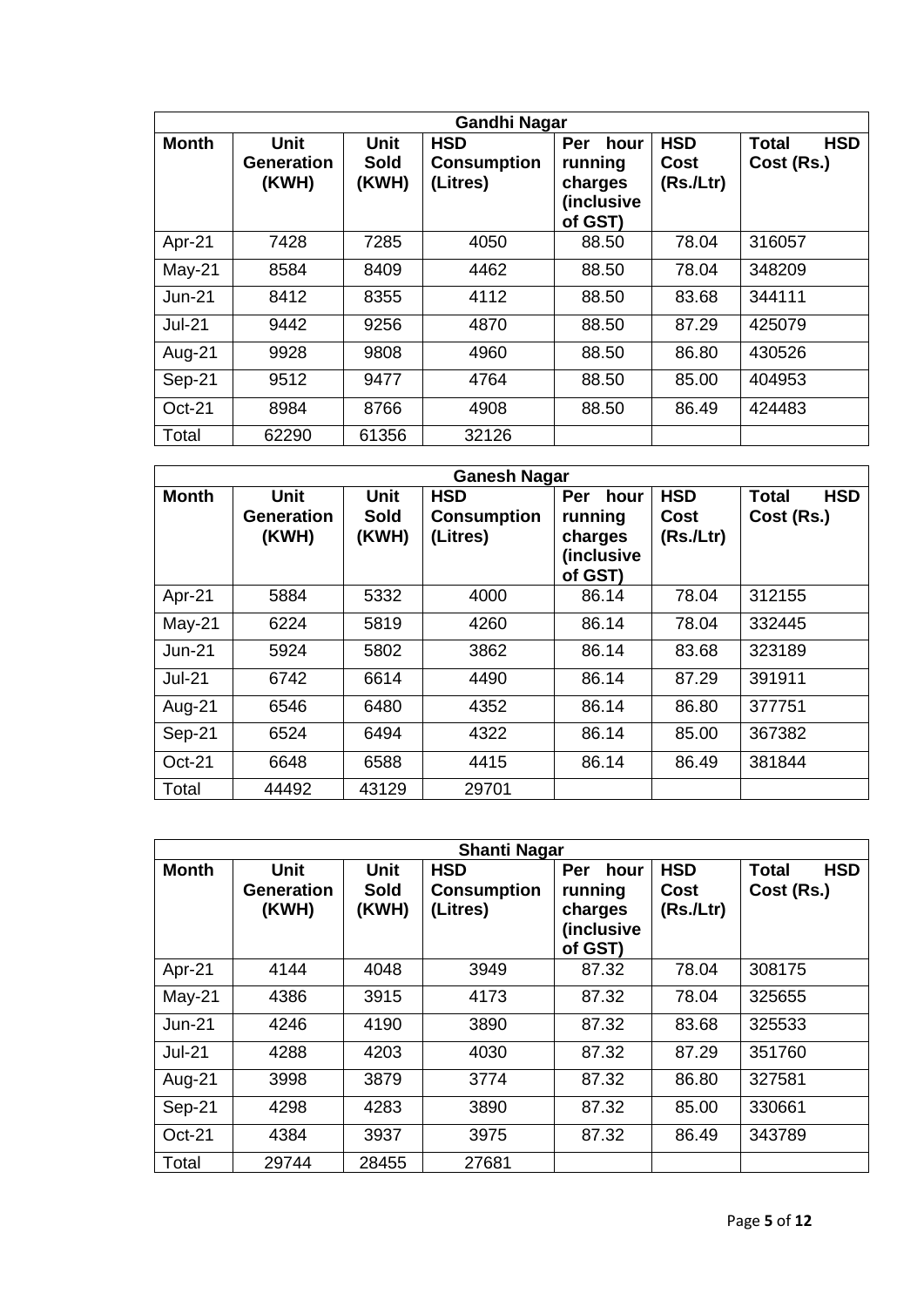| <b>Smith Island</b> |                                           |                       |                                              |                                                            |                                 |                                          |
|---------------------|-------------------------------------------|-----------------------|----------------------------------------------|------------------------------------------------------------|---------------------------------|------------------------------------------|
| <b>Month</b>        | <b>Unit</b><br><b>Generation</b><br>(KWH) | Unit<br>Sold<br>(KWH) | <b>HSD</b><br><b>Consumption</b><br>(Litres) | Per<br>hour<br>running<br>charges<br>(inclusive<br>of GST) | <b>HSD</b><br>Cost<br>(Rs.lLtr) | <b>HSD</b><br><b>Total</b><br>Cost (Rs.) |
| Apr-21              | 4956                                      | 4929                  | 3747                                         | 84.96                                                      | 78.04                           | 292411                                   |
| May-21              | 5519                                      | 5340                  | 4191                                         | 84.96                                                      | 78.04                           | 327060                                   |
| <b>Jun-21</b>       | 5524                                      | 5448                  | 3858                                         | 84.96                                                      | 83.68                           | 322855                                   |
| <b>Jul-21</b>       | 5884                                      | 5772                  | 4445                                         | 84.96                                                      | 87.29                           | 387983                                   |
| Aug-21              | 5890                                      | 5830                  | 4475                                         | 84.96                                                      | 86.80                           | 388428                                   |
| Sep-21              | 5942                                      | 5906                  | 4344                                         | 84.96                                                      | 85.00                           | 369252                                   |
| Oct-21              | 6084                                      | 5515                  | 4485                                         | 84.96                                                      | 86.49                           | 387898                                   |
| Total               | 39799                                     | 38740                 | 29545                                        |                                                            |                                 |                                          |

xiv. That Clause 14.4.0 of Power Purchase Agreement provides that:-

"The GST being a statutory payment, shall be paid as per actual from time to time. Variation in the rates of GST due to Govt. orders shall be paid or recovered as the case may be."

- xv. That the performance guarantee of 10% of the total value of the contract in the Tender Document is reduced to 3% of the total value of the contract in the PPA is in accordance to the No. F.9/4/2020-PPD dated 12.11.2020 issued by the Ministry of Finance, Govt. of India.
- xvi. That Clause 3.2.0 of the Power Purchase Agreement provides as under:-

"The DG Set will be connected to existing LT outdoor network at each station of Electricity Department, hence the first party will not be responsible for any damage due to line fault for which requisite safety and protection shall be provided by the second party in the engine control panel as well as generator control panel."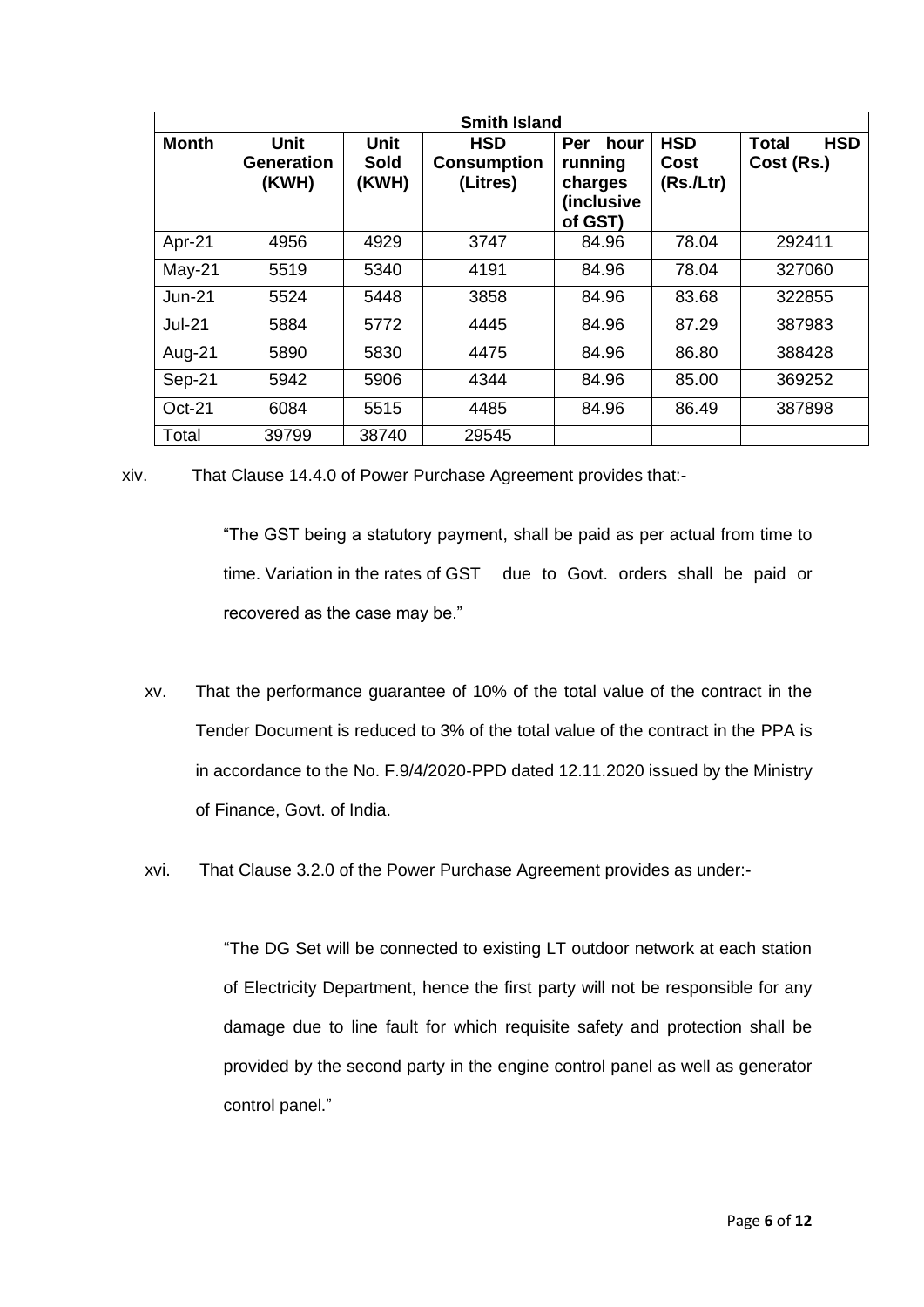xvii. That as per GFR, 2017, Rule 173(xix), two bidders participated in the tender and both were qualified and finalized as per GFR, 2017. Same is quoted below.

> *"(xx) Lack of competition in Rule 173 (xix) shall not be determined solely on the basis on the number of Bidders. Even when Only one bid is submitted, the process may be considered valid provided following conditions are satisfied:-*

- *(a) the procurement was satisfactorily advertised and sufficient time was given for submission of bids.*
- *(b) the qualification criteria were not unduly restrictive: and 3*
- *(c) prices are reasonable in comparison to market values."*
- xviii. That the maximum power demand of all the four locations is between 8 to 15 KW only and the total monthly generation is around 6000 to 10000 units. Hence, power purchase at per unit rate is not possible. Power supply to Smith Island, Ganesh Nagar, Shanti Nagar and Gandhi Nagar on 24x7 basis will be maintained by hiring DG Sets on hourly rate by the M/s Express Engineers and Spares Private Ltd.
- xix. That as per Clause 11.5.0 of the Power Purchase Agreement, the M/s Express Engineers and Spares Private Ltd. at his own cost shall collect monthly requirement of HSD oil from SITA Nagar Power House, Diglipur and shall transport and store at the respective station.
- 3. The Commission has considered the submissions of the Petitioner. It has examined the Power Purchase Agreement along with additional information provided by the Petitioner. The Commission has also examined the relevant provisions of Electricity Act, 2003 and Rules and Regulations made thereunder.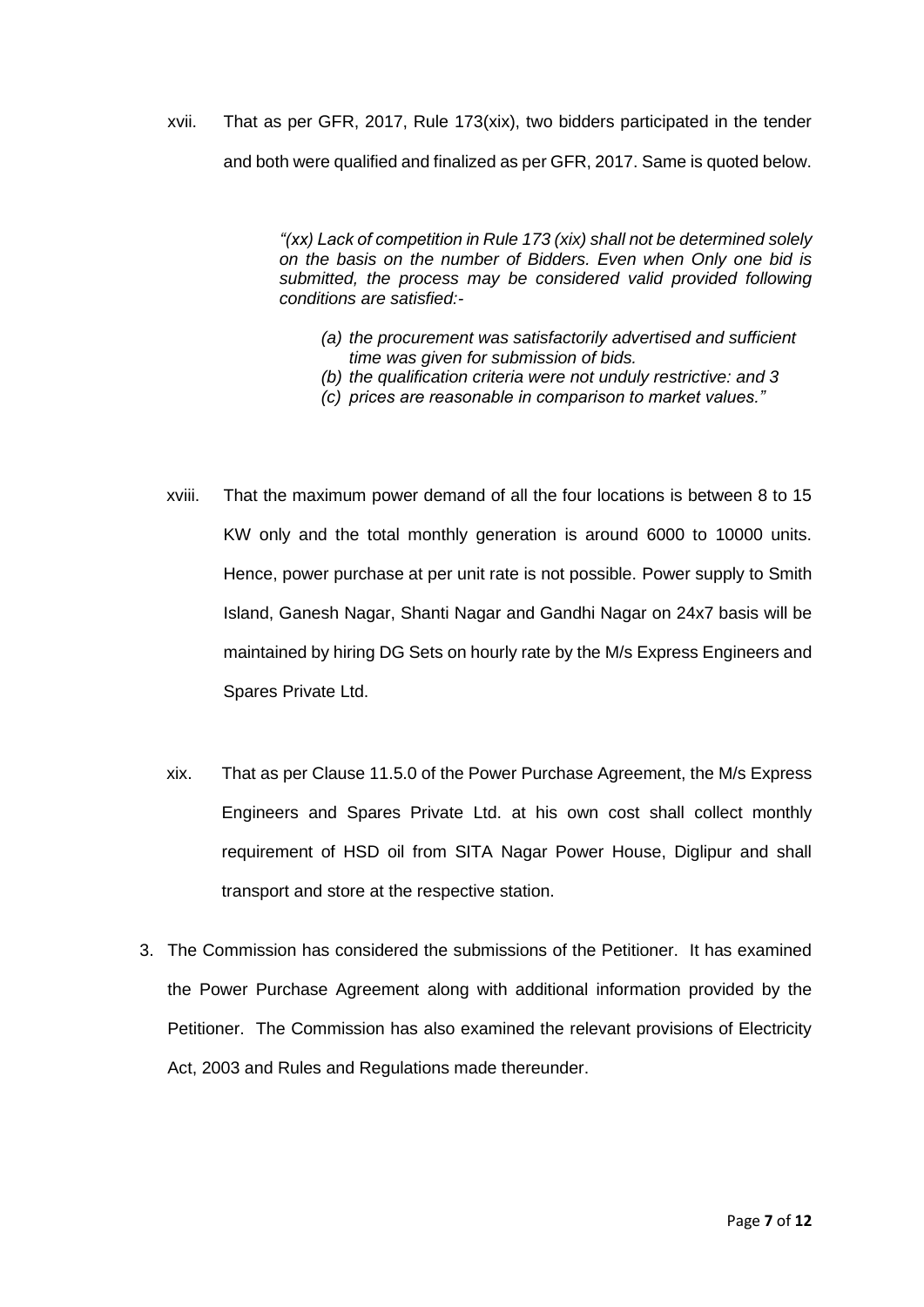# **I. Section 63 of the Electricity Act, 2003 provides that:**

*Determination of tariff by bidding process: Notwithstanding anything contained in section 62, the Appropriate Commission shall adopt the tariff if such tariff has been determined through transparent process of bidding in accordance with the guidelines issued by the Central Government."*

### **II. Section 86 1(b) of Electricity Act, 2003 provides that:**

(1) The State Commission shall discharge the following functions, namely: -

- *b) Regulate electricity purchase and procurement process of distribution licensees including the price at which electricity shall be procured from the generating companies or licensees or from other sources through agreements for purchase of power for distribution and supply within the State;*
- 4. The Commission has noted that the Electricity Department, Andaman & Nicobar has issued a tender notice vide Tender No. EL/PR/124A/NA/T/2020 dated 10.09.2020 for procurement *of Power on round the clock basis to provide electricity at Gandhi Nagar, Shanti Nagar, Ganesh Nagar & Smith Island villages.* The Technical bids were opened on 05.10.2020 and the bids were analysed by Technical Evaluation Committee. M/s Express Engineers and Spares Private Limited was emerged as the lowest bidder (L 1).
- 5. M/s Express Engineers and Spares Private Limited has quoted hourly rate for all the 4 villages as under:-

| SL.NO. | <b>ISLAND NAME</b>         | <b>RATE</b><br><b>HOUR</b><br><b>PER</b><br><b>WITHOUT GST (RS)</b> |
|--------|----------------------------|---------------------------------------------------------------------|
| 1.     | Gandhi Nagar               | 75.00                                                               |
| 2.     | Ganesh Nagar               | 73.00                                                               |
| 3.     | Shanti Nagar               | 74.00                                                               |
| 4.     | Sagar Dweep (Smith Island) | 72.00                                                               |

6. The Commission has perused the Power Purchase Agreement and noted as under:-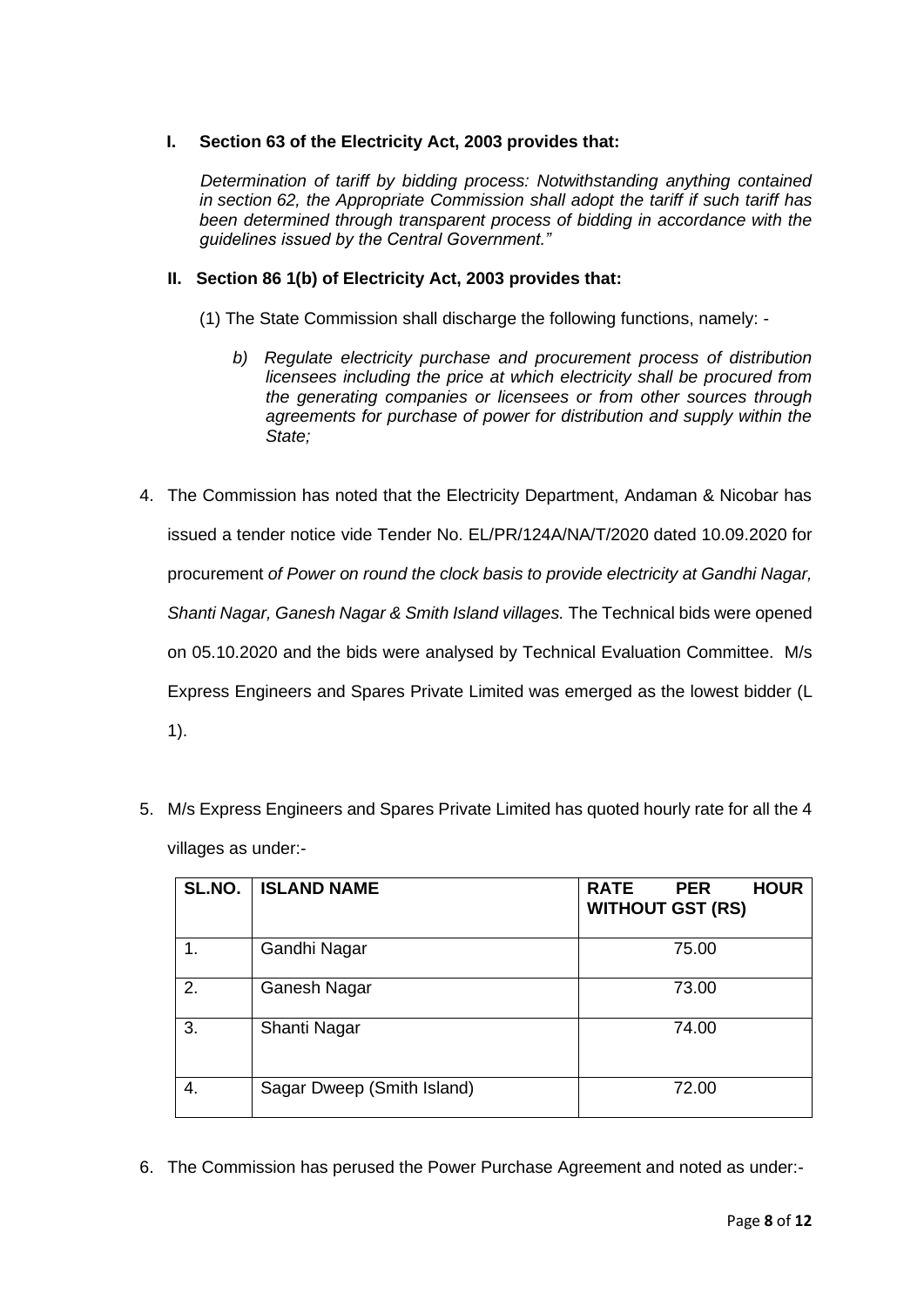- i. That the maximum power demand of all the location is between 8 to 15 KW only and the total monthly generation is around 6000 to 10000 units. Thus, Power Purchase at per unit rate is not possible and power supply to all the 4 locations on24x7 basis will to be maintained by hiring DG Set on hourly rate basis.
- ii. That the DG Sets will be connected to existing LT outdoor network at each station of Electricity Department. The Electricity Department, Andaman & Nicobar Admn. will not be responsible for any damage due to line fault for which requisite safety and protection shall be provided by the M/s Express Engineers and Spares Private Limited in the engine control panel as well as generator control panel.
- iii. That as per Clause 11.5.0 of the Power Purchase Agreement M/s Express Engineers and Spares Private Limited, New Delhi/contractor at his own cost shall collect monthly requirement of HSD Oil from Sita Nagar Power House, Diglipur and shall transport and store it at the respective station.
- iv. That the terms & conditions of the tender at Clause B (7) provides as under:
	- a. An open area as suitable for installation of DG Sets. The Department will not provide any building/shed.
	- b. The contractor may build his own shed / building etc. as may be required as per their suitability at his own cost.
	- c. The required quantity of HSD oil will be handed over to the contractor / his authorized representative once in 10 days except on holidays from Sita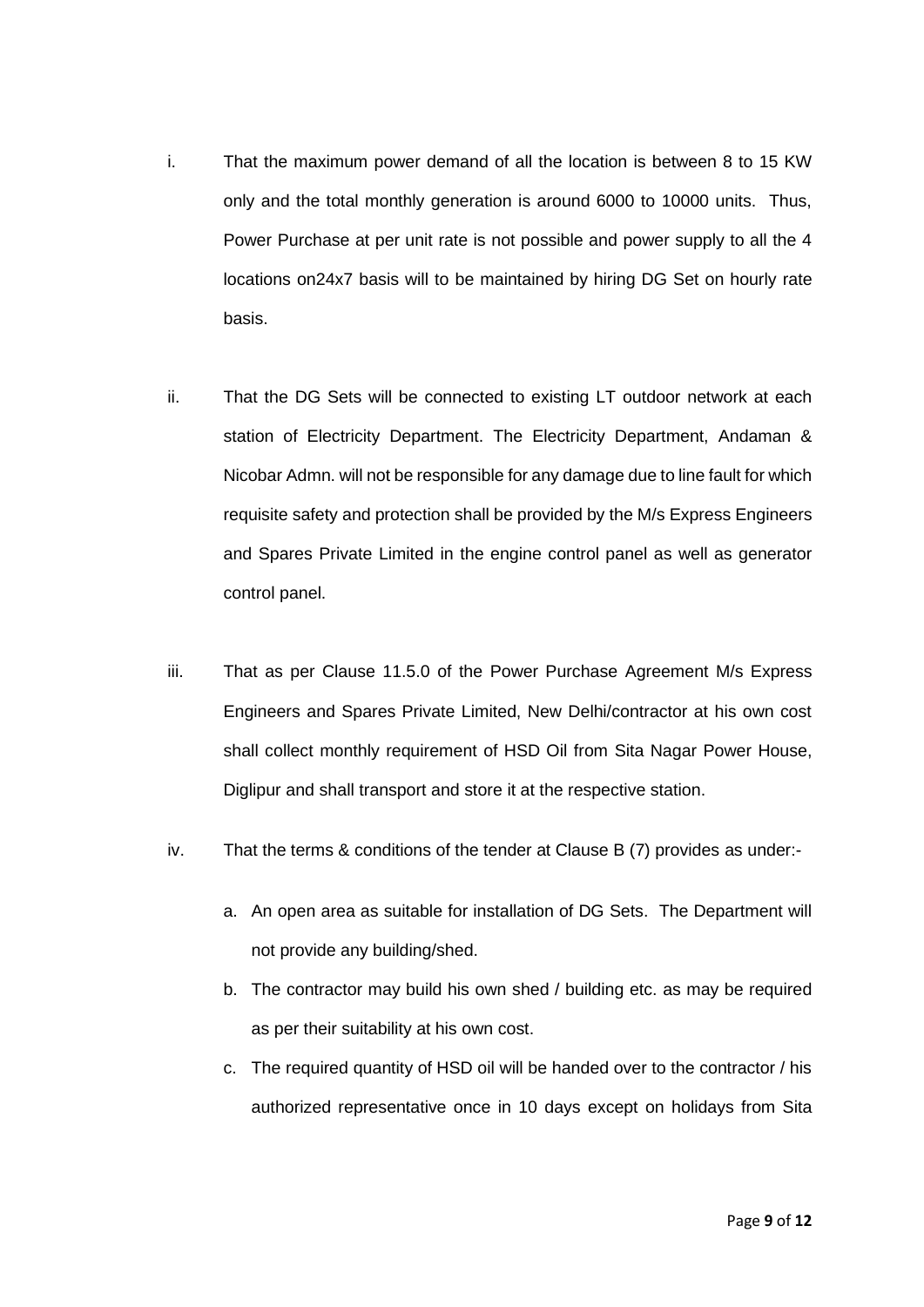Nagar Power House, Diglipur, North Andaman and same to be transported by the contractor to respective station at his own cost.

- d. HSD storage facilities for 10 days HSD requirement to be arranged in barrels by the contractor at respective sites.
- v. That a Power Purchase Agreement provides that the GST being a statutory payment shall be paid as per actual from time to time. The variation in the rate of GST due to Government Orders shall be paid or recovered as the case may be.
- vi. That the performance guarantee of 10% of the total value of the contractor in the tender document is reduced to 3% of total value of the contract in the Power Purchase Agreement is in accordance to the number F.9/4/2020-PPD dated 12.11.2020 issued by the Ministry of Finance, Government of India.
- 7. The Commission noted that the procurement of power by the Petitioner is not in accordance with the transparent process of bidding as per the guidelines issued by the Central Government under Section 63 of the Electricity Act, 2003. In this context, the Commission has further noted that in Energy Watchdog Versus. Central Electricity Regulatory Commission & Others and other related Appeals ( (217) 14 SCC80) ,the Hon'ble Supreme Court observed that

*"................ In fact, Sections 62 and 63 deal with "determination" of tariff, which is part of "regulating" tariff. Whereas "determining" tariff for inter-State transmission of electricity is dealt with by Section 79 (1) (d), Section 79 (1) (b) is a wider source of power to "regulate" tariff. It is clear that in a situation where the guidelines issued by the Central Government under Section 63 cover the situation, the Central*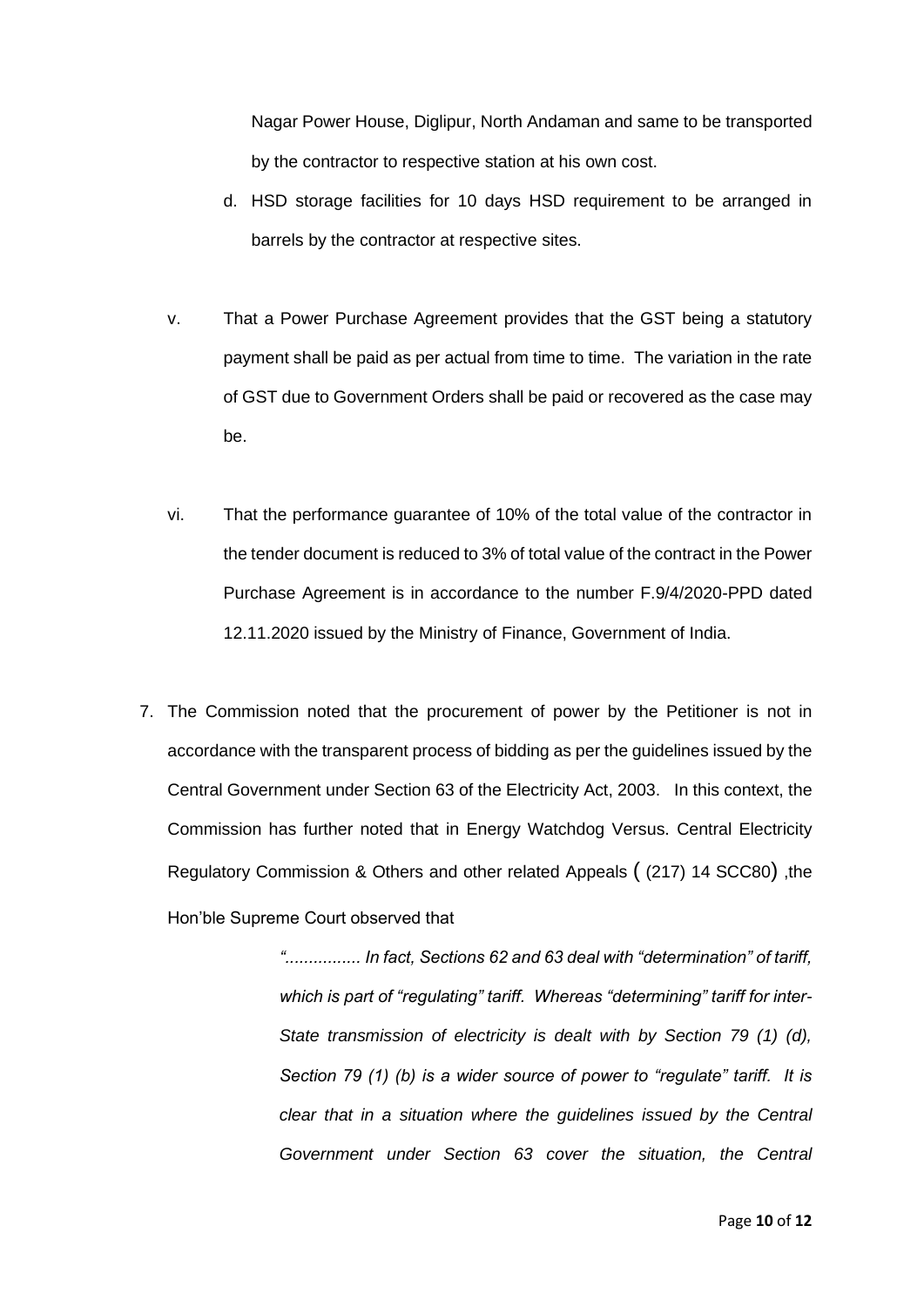*Commission is bound by those guidelines and must exercise its regulatory functions, albeit under Section 79 (1) (b), only in accordance with those guidelines. As has been stated above, it is only in a situation where there are no guidelines framed at all or where the guidelines do not deal with a given situation that the Commission's general regulatory powers under Section 79 (1) (b) can then be used."*

- 8. It is clear from the above that where the guidelines issued by Central Government under Section 63 covers the situation, the Central Commission shall exercise its regulatory powers under Section 79 (1) (b) in accordance with the guidelines. However, where there are no guidelines or the guidelines do not deal with a given situation then the Commission's general regulatory powers under Section 79 (1) (b) can be used. Extending the said principle in case of JERC, it emerges that where there are no guidelines or guidelines issued under Section 63 do not cover a situation, the Joint Commission shall exercise its regulatory powers under Section 86 (1) (b) along with Section 63 for approval / adoption of tariff and procurement process of distribution licensee.
- 9. In the present Petition, the Commission has noted that the guidelines issued by the Central Government under Section 63 of the Electricity Act does not cover the procurement of power from the DG Sets. In the light of the principle enunciated in Energy Watchdog judgement, the Commission approves / adopts the tariff discovered through the tendering process carried out by the Electricity Department, Andaman & Nicobar Administration under Section 86 (1) (b) read with Section 63 and approves the Power Purchase Agreement between the Electricity Department, Andaman & Nicobar Administration and M/s Express Engineers and Spares Private Limited under Section 86 (1) (b) of the Electricity Act, 2003.